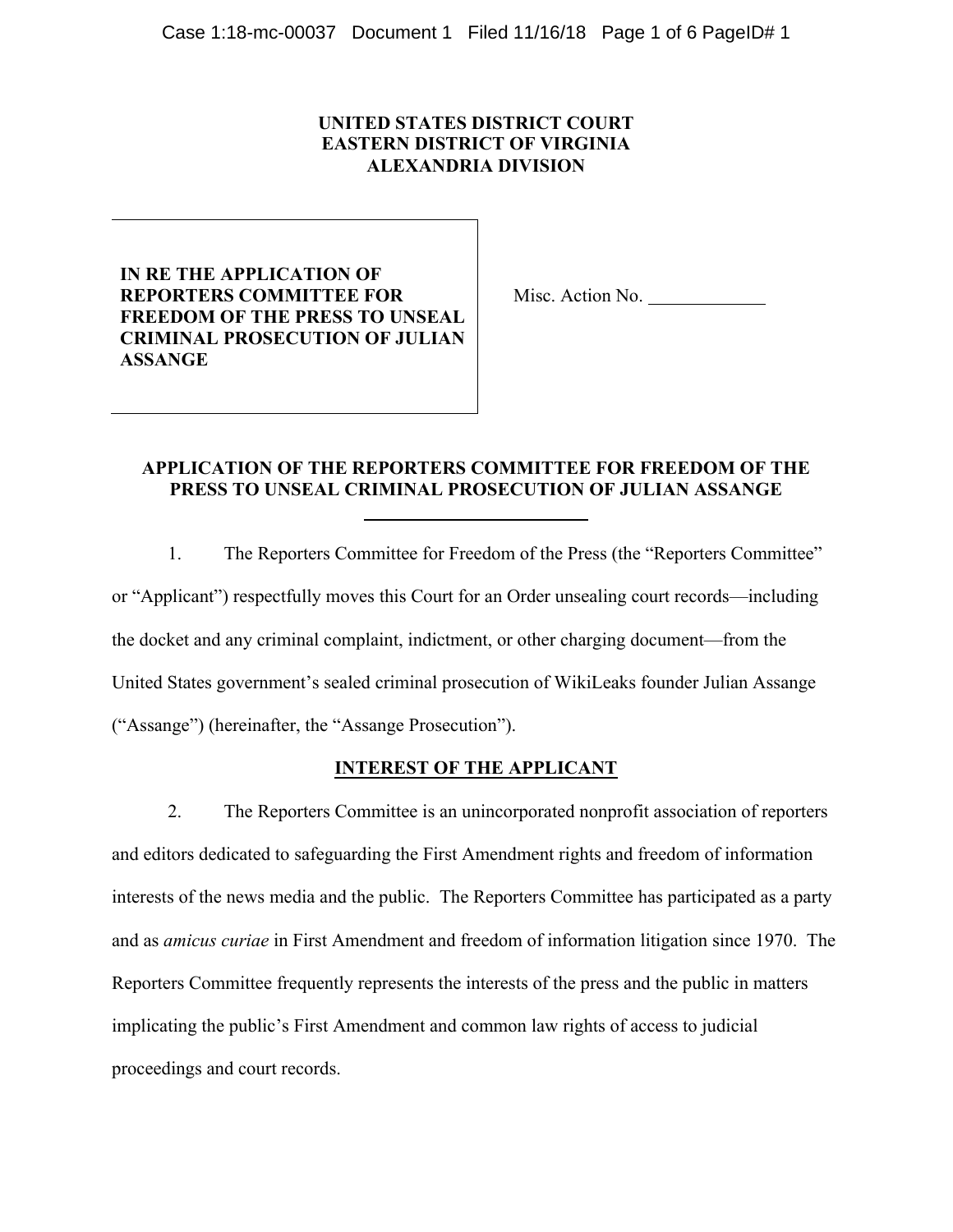3. The Reporters Committee, like all members of the public and the press, has a strong interest in access to criminal matters pending in federal district courts. Both the press and the public have a particularly powerful interest in access to sealed court records related to the government's prosecution of Assange, the founder of WikiLeaks.

### **BACKGROUND FACTS**

4. Assange is an Australian computer programmer and the founder of WikiLeaks, which describes itself as a "multi-national media organization and associated library." WikiLeaks.org, https://wikileaks.org/What-is-WikiLeaks.html. On information and belief, Assange founded WikiLeaks in or about 2006. Since 2012, Assange has lived in the Ecuadoran Embassy in London.

5. In or about July of 2018, Special Counsel Robert Mueller's office indicted 12 Russian military intelligence officers and charged them in connection with an alleged conspiracy to hack computer systems at the Democratic National Committee ("DNC") to secure proprietary communications and data for release during the 2018 U.S. presidential campaign. Indictment, *United States v. Netyksho*, No. 1:18-cr-00215-ABJ (D.D.C. filed July 13, 2018). "Organization 1"—which, it has been widely reported, is WikiLeaks—is referred to in the indictment as a conduit through which hacked communications were published. *Id*. ¶¶ 47–49; *see also, e.g.*, Matt Zapotosky and Devlin Barrett, *Julian Assange Has Been Charged, Prosecutors Reveal Inadvertently in Court Filings*, Wash. Post, Nov. 15, 2018, https://perma.cc/9VV2-7LBE.

6. In addition, in or about April of 2018, both Assange and WikiLeaks were named as defendants in a civil lawsuit by the DNC against Russia, Russian military intelligence, the Trump campaign, and numerous individual defendants, arising out of the same alleged

2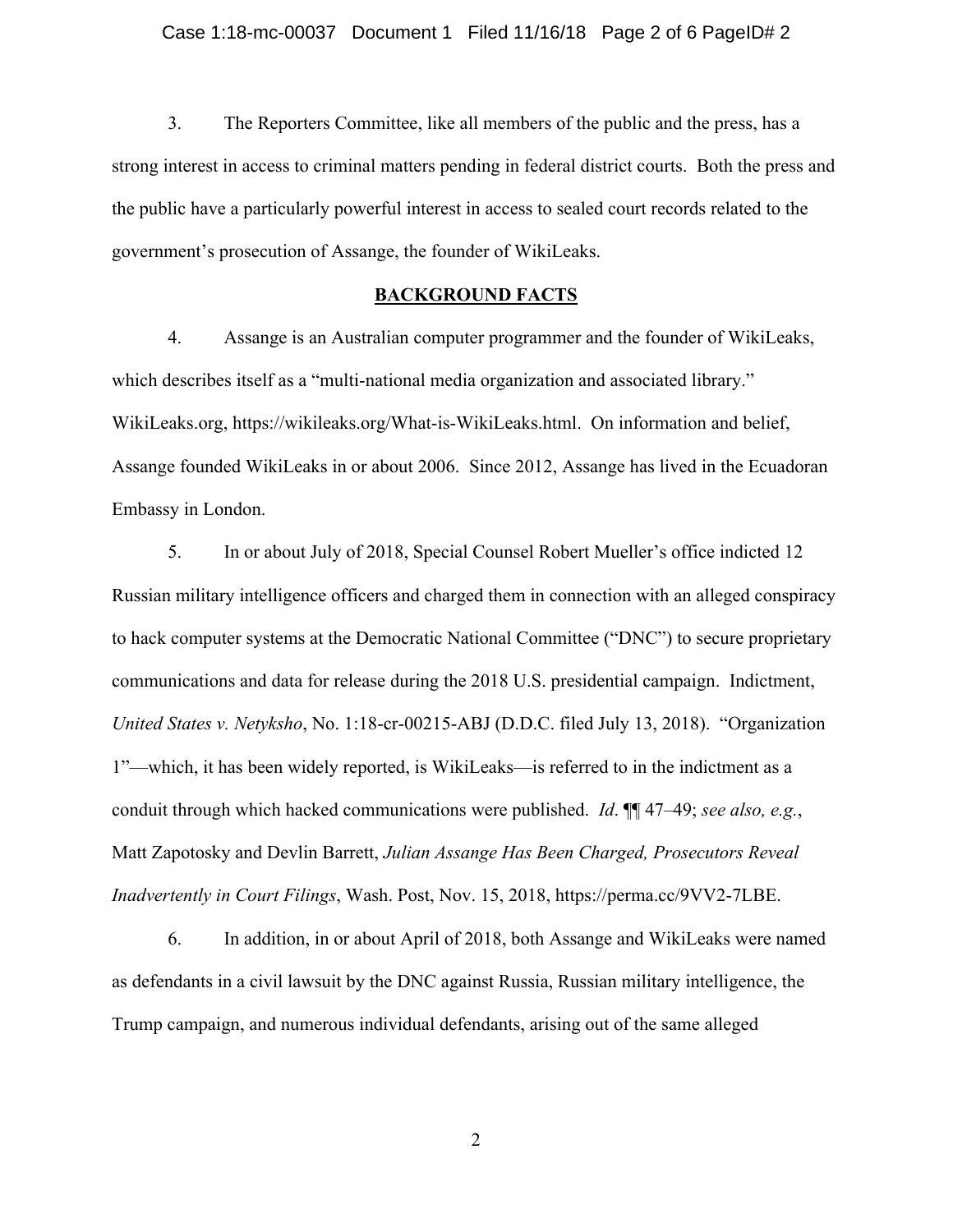#### Case 1:18-mc-00037 Document 1 Filed 11/16/18 Page 3 of 6 PageID# 3

conspiracy. Complaint and Jury Demand, *Democratic National Comm. v. the Russian Fed'n*, No. 1:18-cv-03501 (S.D.N.Y. filed Apr. 20, 2018).

7. On or about November 15 and November 16, 2018, *The Wall Street Journal*, *The New York Times*, and *The Washington Post* reported that the Justice Department had filed criminal charges against Assange. *See* Aruna Viswanatha and Ryan Dube, *U.S. Is Optimistic It Will Prosecute Assange*, Wall Street J., Nov. 16, 2018, https://perma.cc/WTD2-YKRA; Charlie Savage, et al., *Julian Assange is Secretly Charged in U.S., Prosecutors Mistakenly Reveal*, N.Y. Times, Nov. 16, 2018, https://perma.cc/K32Q-UWJW; Zapotosky & Barrett, *supra*. *The New York Times* reported that the prosecution was approved during the summer of 2018 by senior Justice Department officials. Savage et al., *supra*.

8. On or about November 15, 2018, Seamus Hughes, the deputy director of the Program on Extremism at George Washington University, reported that the U.S. Attorney's Office for the Eastern District of Virginia had pasted sections of a motion to seal the charging document in the Assange Prosecution into a publicly available sealing motion filed in an unrelated matter. *See* @SeamusHughes, Twitter (Nov. 15, 2018, 4:48 PM), https://perma.cc/Q2UJ-RE3B. *The Washington Post* reported that the assistant U.S. attorney on that unrelated case, Kellen S. Dwyer, is also assigned to the Assange Prosecution. *See*  Zapotosky & Barrett, *supra*.

9. The government unsealed the motion disclosing the Assange Prosecution in the unrelated matter in September of 2018, and the defendant in that case was indicted last week. *Id.* The portions of that motion disclosing the Assange Prosecution are found in paragraphs three and five. *See* Government's Motion to Seal Criminal Complaint and Supporting Documents Pursuant to Local Rule 49(b) ¶ 3, *United States v. Seitu Sulayman Kokayi*, No. 1:18-mj-406

3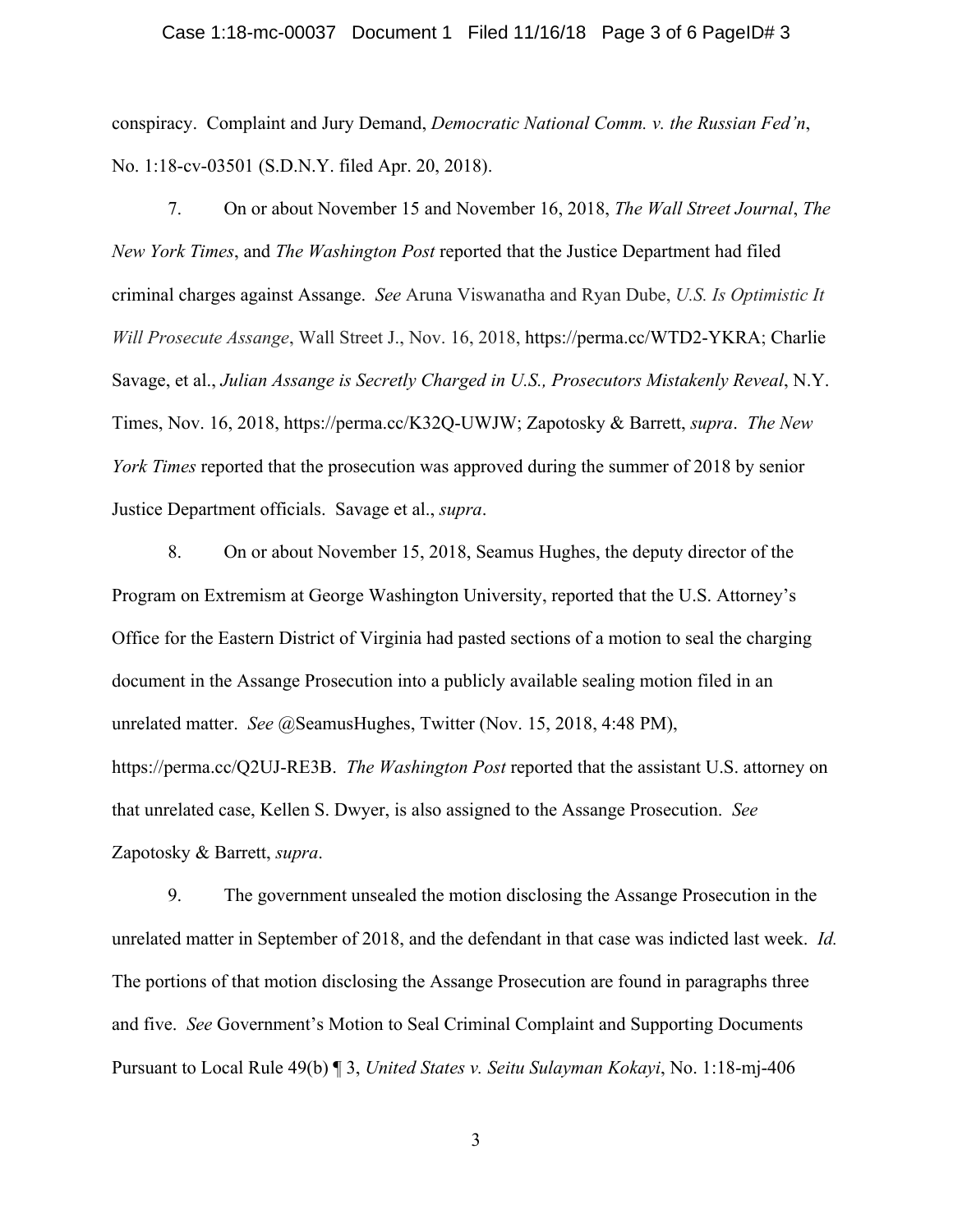#### Case 1:18-mc-00037 Document 1 Filed 11/16/18 Page 4 of 6 PageID# 4

(filed Aug. 22, 2018). Paragraph three of that motion states, specifically, that the United States has considered alternatives to sealing, and that any procedure "short of sealing will not adequately protect the needs of law enforcement at this time because, due to the sophistication of the defendant and the publicity surrounding the case, *no other procedure is likely to keep confidential the fact that Assange has been charged*." *Id*. (emphasis added). Paragraph five of the motion states in pertinent part that the "complaint, supporting affidavit, and arrest warrant, as well as this motion and proposed order would need to remain sealed until *Assange is arrested in connection with the charges in the criminal complaint* and can therefore no longer evade or avoid arrest and extradition in this matter." *Id*. ¶ 5 (emphasis added).

10. Upon information and belief, the Assange Prosecution, including its case number, is currently sealed in its entirety.

11. Counsel for the Reporters Committee contacted counsel for the government and Assange via e-mail to seek consent for the relief sought by this Application. Counsel for Assange has stated that Assange does not oppose the relief sought by the Reporters Committee. As of the filing of this Application, counsel for the government has not responded. In the event the government opposes the relief sought by this Application, counsel for the Reporters Committee shall meet and confer with counsel for the government, and seek to set a hearing on this Application as soon as practicable.

#### **REQUEST FOR RELIEF**

12. The Reporters Committee seeks an order unsealing the court records—including, but not limited to, the Court's docket and any criminal complaint, indictment, or other charging document—from the government's criminal prosecution of Assange.

4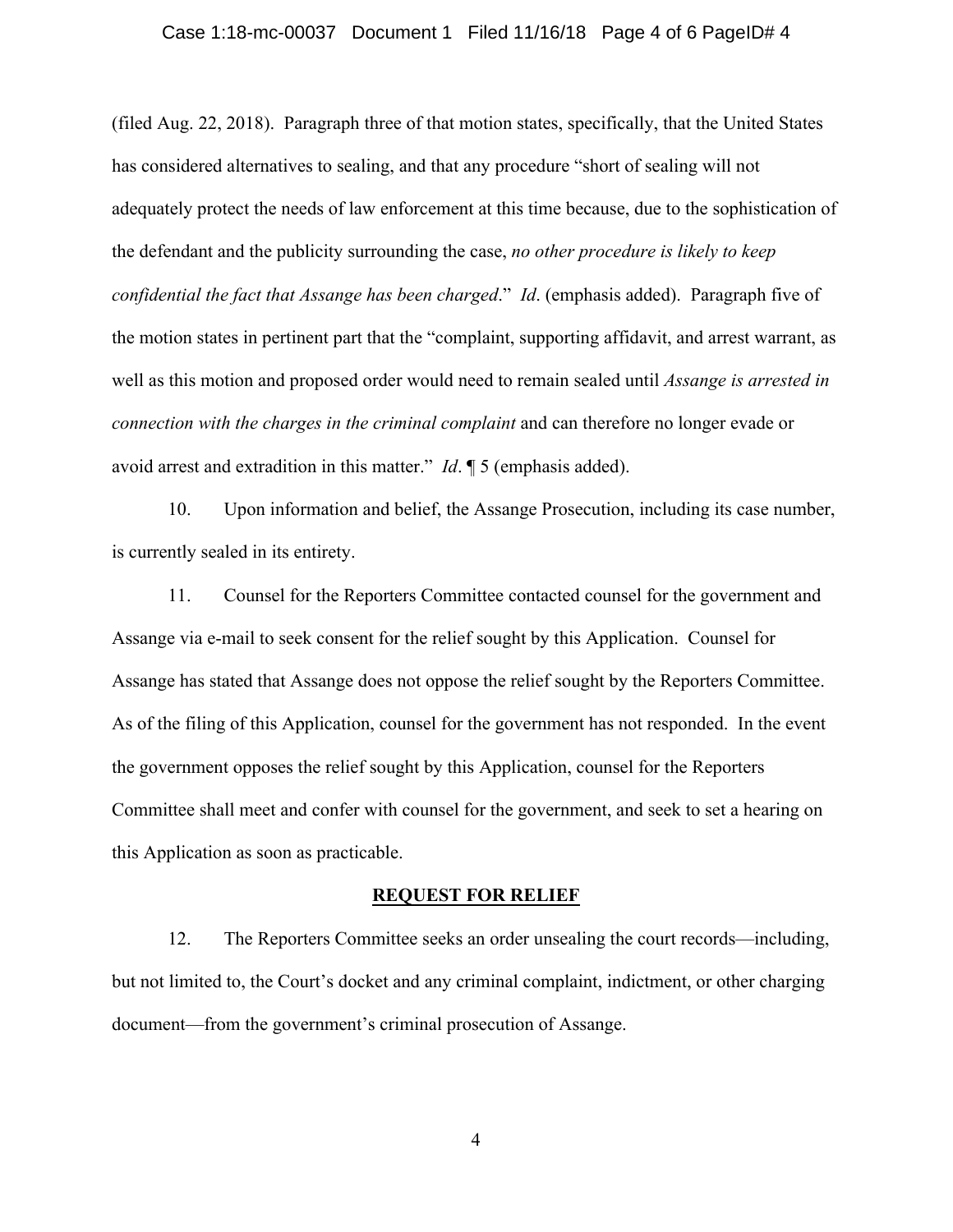13. The Reporters Committee seeks any further relief that the Court deems just and proper.

Dated: November 16, 2018 Respectfully submitted,

*/s Caitlin Vogus*

Caitlin Vogus VA Bar No. 81054 THE REPORTERS COMMITTEE FOR FREEDOM OF THE PRESS 1156 15th St. NW, Suite 1020 Washington, DC 20005 Phone: 202.795.9300 Facsimile: 202.795.9310 cvogus@rcfp.org

Katie Townsend\* Gabriel Rottman\* THE REPORTERS COMMITTEE FOR FREEDOM OF THE PRESS 1156 15th St. NW, Suite 1020 Washington, DC 20005 Phone: 202.795.9300 Facsimile: 202.795.9310 *\*Pro Hac Vice Applications Pending*

*Counsel for Applicant the Reporters Committee for Freedom of the Press*